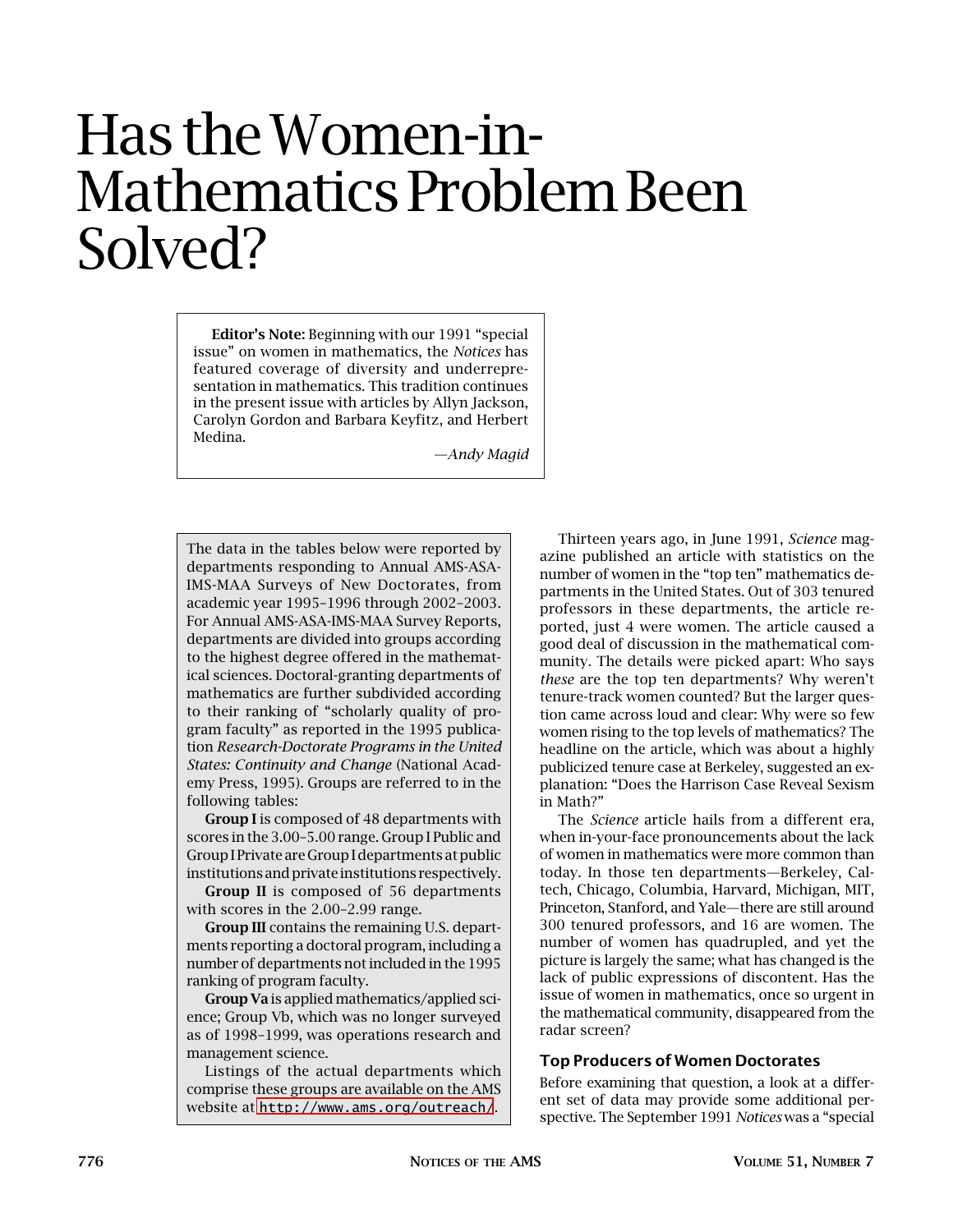| <b>TABLE 1. Leading U.S. Doctorate-Granting Departments of Mathematics</b> |
|----------------------------------------------------------------------------|
| by Number of Women Doctorates Reported,                                    |
| from Academic Year 1995-1996 through 2002-2003                             |

|                                                 | <b>Total Women</b><br><b>Doctorates Reported</b> | <b>Total Doctorates</b><br><b>Reported</b> | %<br>Women |
|-------------------------------------------------|--------------------------------------------------|--------------------------------------------|------------|
| Maryland, University of (College Park)          | 49                                               | 179                                        | 27.37      |
| California, University of (Los Angeles)         | 40                                               | 160                                        | 25.00      |
| Illinois, University of (Urbana-Champaign)      | 40                                               | 161                                        | 24.84      |
| California, University of (Berkeley)            | 39                                               | 244                                        | 15.98      |
| Massachusetts Institute of Technology           | 37                                               | 174                                        | 21.26      |
| Wisconsin, University of (Madison)              | 34                                               | 165                                        | 20.61      |
| New York, State University of (Stony Brook)*    | 32                                               | 101                                        | 31.68      |
| Michigan, University of (Ann Arbor)             | 30                                               | 155                                        | 19.35      |
| Rutgers University, New Brunswick               | 26                                               | 100                                        | 26.00      |
| Nebraska, University of (Lincoln)               | 26                                               | 63                                         | 41.27      |
| California, University of (San Diego)           | 24                                               | 88                                         | 27.27      |
| Texas, University of (Austin)                   | 24                                               | 94                                         | 25.53      |
| Illinois, University of (Chicago)               | 22                                               | 95                                         | 23.16      |
| Purdue University                               | 22                                               | 109                                        | 20.18      |
| <b>Boston University</b>                        | 22                                               | 55                                         | 40.00      |
| Michigan State University                       | 20                                               | 82                                         | 24.39      |
| Minnesota, University of (Twin Cities)          | 20                                               | 108                                        | 18.52      |
| Rice University*                                | 20                                               | 44                                         | 45.45      |
| Virginia, University of                         | 18                                               | 49                                         | 36.73      |
| <b>Stanford University</b>                      | 18                                               | 70                                         | 25.71      |
| Brown University*                               | 18                                               | 73                                         | 24.66      |
| Graduate Center, City University of New York    | 17                                               | 69                                         | 24.64      |
| <b>Syracuse University</b>                      | 17                                               | 32                                         | 53.13      |
| New York, State University of (Stony Brook)     | 16                                               | 71                                         | 22.54      |
| Pennsylvania State University (University Park) | 16                                               | 75                                         | 21.33      |
| * Applied Mathematics Departments               |                                                  |                                            |            |

issue" on women in mathematics, with nine articles devoted to this topic. One of them, "Top Producers of Women Mathematics Ph.D.'s", provided data from the Annual Survey showing which mathematics departments had produced the most women doctorates in the preceding ten years. This data has been updated for the present article; see the accompanying tables. It is useful to note that in the eight-year period covered by the tables (academic years 1995–1996 through 2002–2003), 26% of all mathematics doctorates went to women. For the ten years preceding 1991, the analogous figure was 17%.

The tables provide various ways to view the question of which departments produce the most women doctorates and require some care in interpreting. In Table 1 some departments are high on the list because they produce so many doctorates overall, even though the percentages of women doctorates in those departments are lower than the percentages for all departments. In Table 2 some departments that rank highly in terms of percentage of women doctorates award mostly degrees in mathematics education, which are not separated in the Annual Survey statistics.

Comparing these tables to the ones that appeared in 1991 shows that women are receiving doctorates in higher proportions in all kinds of departments. For example, for every department that appeared both in the 1991 version of Table 1 and in the updated version, the percentage of women is up, in some cases dramatically. In the 1991 version of Table 2, there were no Group I departments; now, two Group I departments appear there, Boston University and Duke University (see the box for explanation of the Groups). Table 3 shows the percentage of women doctorates in departments of similar sizes; the percentages are generally much higher than in 1991. In Table 4, which shows the percentages of women doctorates in departments in Groups I, II, III, and Va, all the percentages are up from the 1991 figures.

A small number of departments that are producing a high proportion of women doctorates were contacted by the *Notices* and asked about the reasons for their success. One of these is the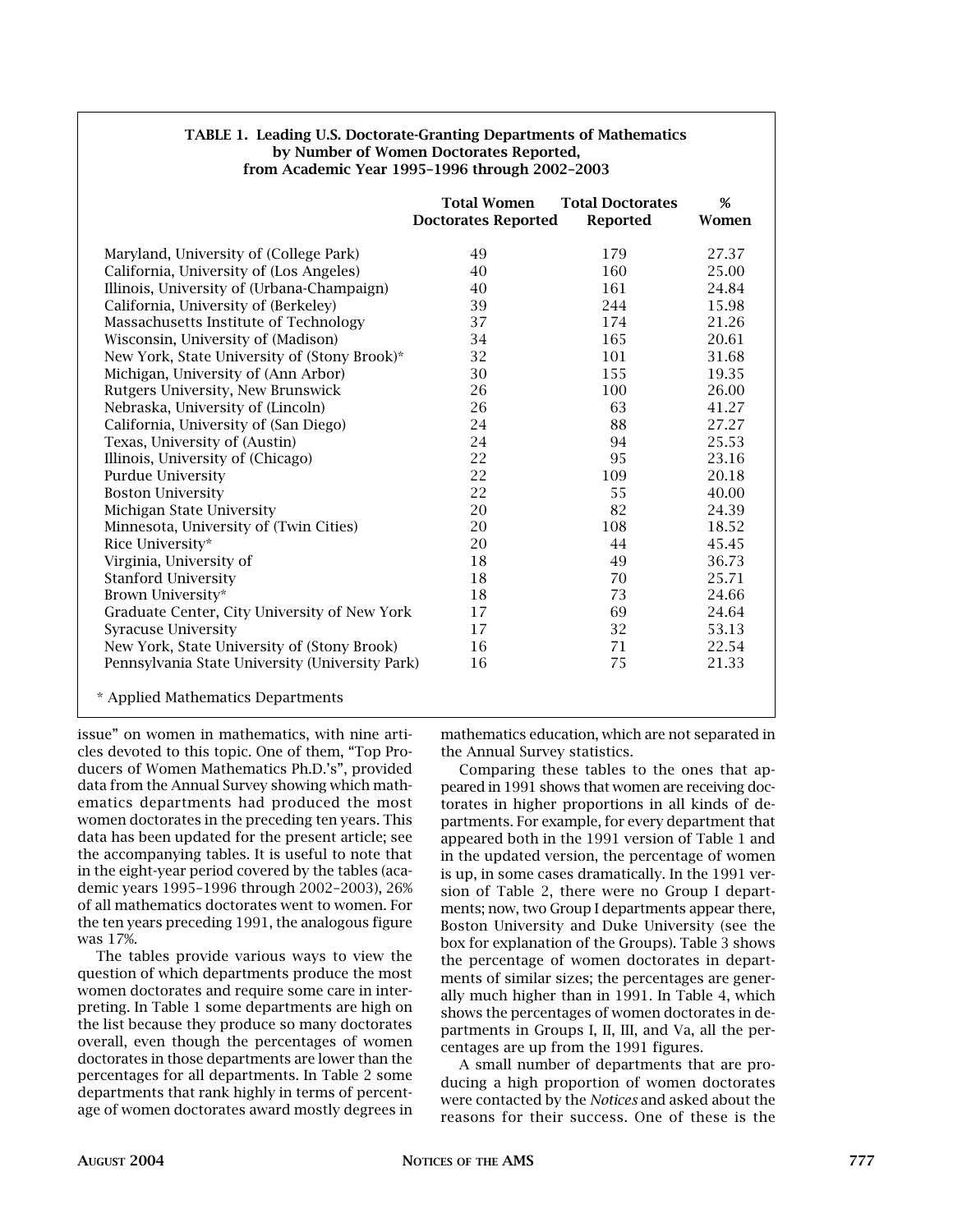#### **TABLE 2. Leading U.S. Doctorate-Granting Departments of Mathematics by Percentage of Women Doctorates Reported for Academic Year 1995–1996 to 2002–2003 (Departments Granting an Average of at Least Two Doctorates per Year)**

|                                       | %<br>Women | <b>Total</b><br>Doctorates Reported Women Reported | <b>Total</b>   |
|---------------------------------------|------------|----------------------------------------------------|----------------|
| Northern Colorado, University of      | 56.52      | 23                                                 | 13             |
| Illinois State University             | 56.00      | 25                                                 | 14             |
| American University                   | 55.56      | 27                                                 | 15             |
| Lehigh University                     | 54.17      | 24                                                 | 13             |
| <b>Syracuse University</b>            | 53.13      | 32                                                 | 17             |
| Dartmouth College                     | 52.38      | 21                                                 | 11             |
| Rhode Island, University of           | 52.17      | 23                                                 | 12             |
| Western Michigan University           | 48.28      | 29                                                 | 14             |
| Rice University*                      | 45.45      | 44                                                 | 20             |
| Colorado, University of (Boulder)     | 43.75      | 32                                                 | 14             |
| Cincinnati, University of             | 43.75      | 16                                                 | $\overline{7}$ |
| Oklahoma, University of               | 43.33      | 30                                                 | 13             |
| Nebraska, University of (Lincoln)     | 41.27      | 63                                                 | 26             |
| New Mexico, University of             | 40.54      | 37                                                 | 15             |
| <b>Boston University</b>              | 40.00      | 55                                                 | 22             |
| <b>Washington State University</b>    | 40.00      | 30                                                 | 12             |
| Washington, University of*            | 40.00      | 30                                                 | 12             |
| Colorado State University             | 40.00      | 25                                                 | 10             |
| Wesleyan University                   | 39.13      | 23                                                 | 9              |
| Rensselaer Polytechnic Institute      | 39.02      | 41                                                 | 16             |
| <b>Emory University</b>               | 38.24      | 34                                                 | 13             |
| Oregon, University of                 | 37.50      | 40                                                 | 15             |
| Duke University                       | 37.50      | 32                                                 | 12             |
| <b>Bowling Green State University</b> | 37.50      | 32                                                 | 12             |
| Vanderbilt University                 | 37.14      | 35                                                 | 13             |

\* Applied Mathematics Departments

Department of Computational and Applied Mathematics at Rice University, where 46 of the Ph.D.'s granted from 1995 to 2003 went to women. Department chair William Symes said several factors account for this large proportion. One of the main ones is the influence of Richard Tapia, who as chair of graduate admissions in the late 1980s made a point of admitting women into the program; Tapia has been a strong mentor for women and minority students in mathematics. Convinced that his approach was effective, the department has continued to admit a large proportion of women. "The champion role, which Richard played for us, seems to be critical," Symes commented. The continued emphasis on admitting a significant number of women students seems to produce a snowball effect, in that prospective graduate students visiting the doctoral program see that there are many women around, which in turn encourages women to enter the program. Women faculty members have provided role models: Mary Wheeler was in the department for many years before moving to the University of Texas in 1995, and Liliana Borcea has been on the faculty since 1997. The department has an intellectually inclusive atmosphere that facilitates interactions with researchers from all areas of science and engineering. This inclusiveness, together with the department's emphasis on mentoring, has a positive effect on the graduate students. Symes said he did not have precise figures, but he estimated that graduation rate of students admitted to the Ph.D. program is about 80%.

Over 50% of the doctorates given by the mathematics department at Dartmouth College in the past eight years went to women. The small doctoral program—just 21 degrees were given between 1995 and 2003—seems to be welcoming for all students, male and female. The department has no special programs aimed at women students, but "we have faculty members who try to encourage and support all our grad students, who are aware of the special concerns of women, and who consciously nurture the supportive nature of the grad program," commented Dartmouth faculty member Marcia Groszek. She is one of four women faculty members (three are tenured, one is tenure-track) out of a total of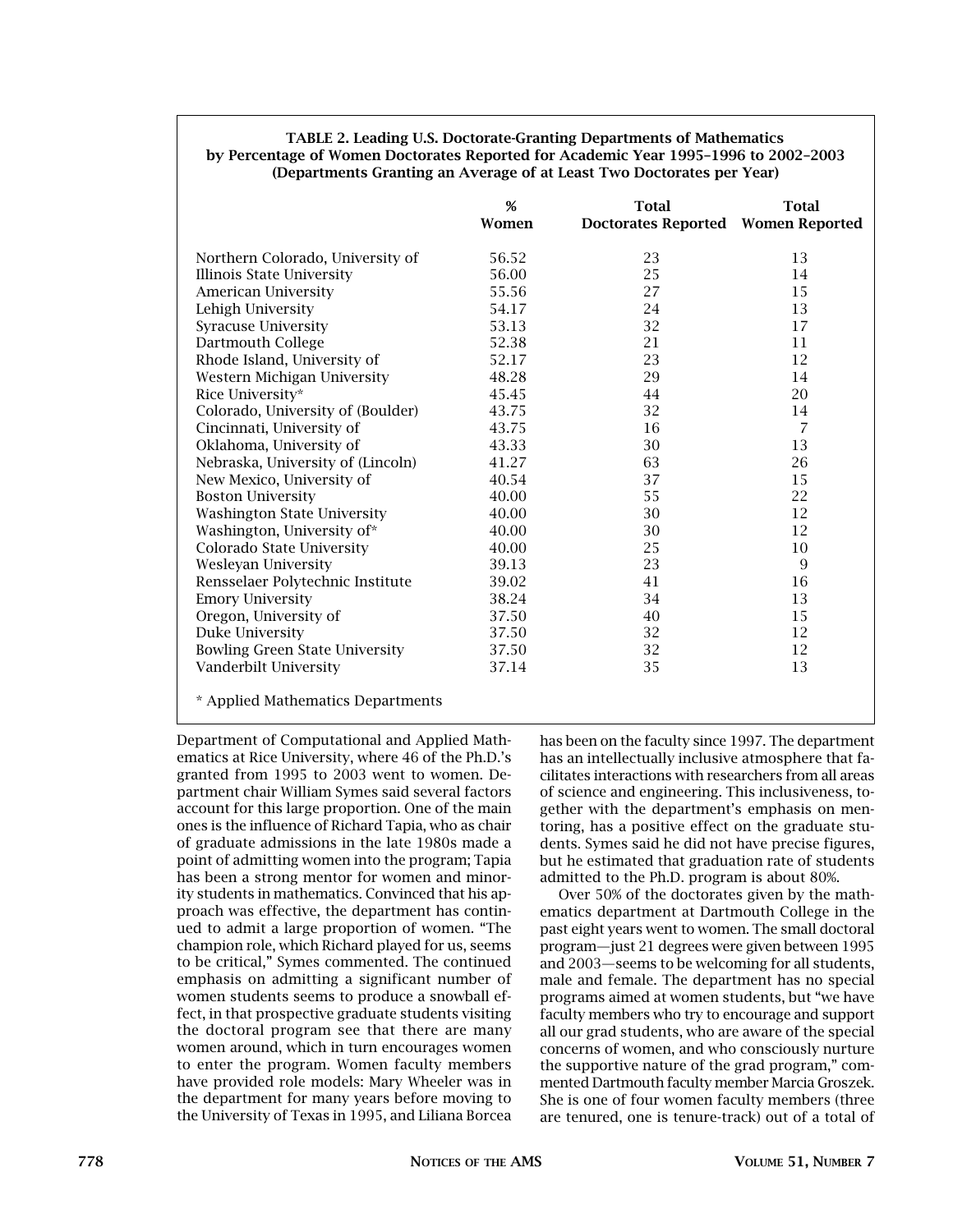#### **TABLE 3**. **Percentage of Women among Doctoral Programs of Comparable Size**

For this table, departments of mathematics were divided into categories of comparably sized doctoral programs, where size is defined by the number of reported doctorates awarded by the department, from academic year 1995–1996 through 2002–2003. The size categories are given in the leftmost column. For each size category, the table lists the three departments having the highest percentage of women doctorates in the given period. The rightmost column gives additional information about the departments in each size category.

| <b>Size of Department</b><br>ates | <b>Top Three Departments</b>                 | % Women           | <b>Average % Women Doctor-</b> |
|-----------------------------------|----------------------------------------------|-------------------|--------------------------------|
|                                   | by % of Women                                | <b>Doctorates</b> | for Departments in This        |
| Group                             |                                              |                   |                                |
| Depts. Granting                   | New York, State University of (Stony Brook)* | 31.68             | 20.70% for 14 departments      |
| 100 Doctorates                    | Maryland, University of (College Park)       | 27.37             | (414 women out of a total      |
| and Above                         | Rutgers University, New Brunswick            | 26.00             | 2,000 doctorates)              |
| Depts. Granting                   | California, University of (San Diego)        | 27.27             | 20.83% for 6 departments       |
| 80-99 Doctorates                  | Texas, University of (Austin)                | 25.53             | (111 women out of a total      |
|                                   | Michigan State University                    | 24.39             | 533 doctorates)                |
| Depts. Granting                   | Nebraska, University of (Lincoln)            | 41.27             | 22.39% for 16 departments      |
| 60-79 Doctorates                  | <b>Stanford University</b>                   | 25.71             | (241 women out of a total      |
|                                   | Kentucky, University of                      | 25.40             | 1,078 doctorates)              |
| Depts. Granting                   | Rice University*                             | 45.45             | 23.26% for 37 departments      |
| 40-59 Doctorates                  | <b>Boston University</b>                     | 40.00             | (401 women out of a total      |
|                                   | Rensselaer Polytechnic Institute             | 39.02             | 1,724 doctorates)              |
| Depts. Granting                   | Northern Colorado, University of             | 56.52             | 38.85% for 64 departments      |
| 20-39 Doctorates                  | <b>Illinois State University</b>             | 56.00             | (541 women out of a total      |
|                                   | American University                          | 55.56             | 1,875 doctorates)              |
| Depts. Granting                   | New Hampshire, University of                 | 53.33             | 24.46% for 42 departments      |
| 9-19 Doctorates                   | <b>Howard University</b>                     | 45.45             | (132 women out of a total      |
|                                   | Southern Methodist University                | 45.45             | 544 doctorates)                |

# **TABLE 4. Percentage of Doctorates Granted to Women by U.S. Departments of Mathematics (Groups I, II, III and Va), 1995–2003.**

Group I (Public) 22.24% (553 women/2,486 total doctorates) Group I (Private) 19.14% (272 women/1,421 total doctorates) Group II 26.24% (515 women/1,963 total doctorates) Group III 29.55% (341 women/1,154 total doctorates) Group Va 23.22% (163 women/702 total doctorates)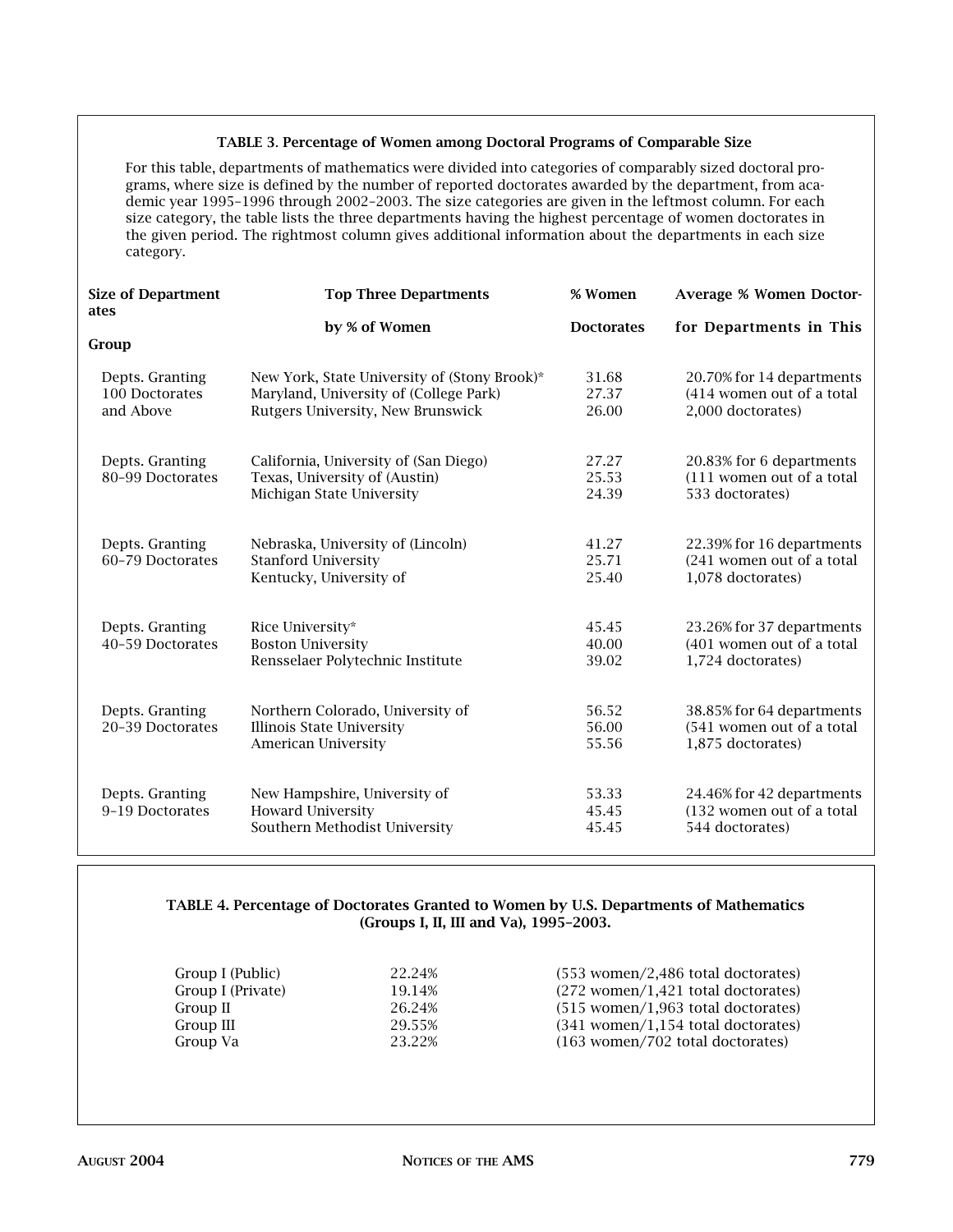18; another is the current president of the Association for Women in Mathematics, Carolyn Gordon. Groszek said that the "critical mass" of women faculty and students in the department creates an "atmosphere in which being a woman in math is ordinary and normal." The department provides financial support to all students and gives them equal teaching responsibilities, policies that Groszek said help students to feel that they are all "on an equal footing." Her colleague Dorothy Wallace attributed much of the friendliness of the department to the students themselves. "The graduate students have developed a culture of cooperation, preparing each other and the younger ones for qualifying exams, making sure seminars happen, etc.," she said.

Boston University, with 40% women doctorates from 1995 to 2003, had the highest percentage among Group I institutions. Chair Steven Rosenberg emphasized that the department does not give women students preferential treatment and does not lower standards in order to increase the number of women. But he did point to a number of factors that may account for the department's success in producing women doctorates. Out of 31 tenured faculty, there are five women, including three full professors: Gail Carpenter, Nancy Kopell, and Emma Previato. Kopell, a MacArthur Fellow and codirector of the Center for BioDynamics, has been especially visible. Another factor is the department's size. "It is neither so small that students feel a fishbowl effect nor so large that students feel unnoticed," Rosenberg observed. Once students are accepted into the doctoral program, faculty work hard to persuade them to come. "I believe this personal effort convinces students of both sexes that we are interested in them for their specific strengths, not just to fill a [teaching fellow] slot," he said. The department probably casts a wider net for students than departments that are, as Rosenberg put it, at the "pinnacle" of Group I. "In our case, the wider net means considering many candidates from other countries, e.g. former Eastern Bloc countries, where my nonscientific impression is that women make up a greater percentage of math majors than in the U.S.," he explained. "This wider net has presumably helped increase both the quality of our graduate program and the number of women students, without any of the conflict an imposed social agenda would entail."

While Boston University, Rice, and Dartmouth have no programs specifically aimed at women, the University of Nebraska, with 41% women Ph.D.s, has become known for its special programs to encourage women in mathematics. One of the department's most visible events is its annual Nebraska Conference for Undergraduate Women in Mathematics. Each conference brings together over one hundred students to discuss mathematics and

to meet women who have established careers in the field. The department also has a week-long summer "math camp" called ALL GIRLS/ALL MATH for female students in grades 10 through 12. The attention to female students continues at the graduate level; in 1998 the department received the Presidential Award for Excellence in Science, Mathematics and Engineering Mentoring based on its success in mentoring female graduate students during the 1990s. It is the only mathematical sciences department in the nation ever to have received this award. When it comes to encouraging graduate students, the department puts its money where its mouth is: each year it spends around \$6,000 for awards to recognize outstanding graduate students and around \$15,000 to support students attending professional meetings.

## **Evolution, Not Revolution**

As the data show, there are encouraging signs that the obstacles women encountered in the past in establishing careers in mathematics are lessening. "Things are undeniably better than they were twenty-five years ago," commented Groszek. "The most egregious and visible problems (and hence the egregious and visible evidence that something should be done) have been eliminated.…The solutions to the problems that remain are not simple or straightforward (and thus, not easy to agitate for)." It is therefore unsurprising that the womenin-mathematics issue has become more quiescent. Radical calls to overthrow the "old boys' network" seem to have given way to a more systematic, professional approach.

This approach could be seen in a "leadership workshop" sponsored by the Association for Women in Mathematics (AWM). Held in March 2004 at the University of Maryland at College Park, where the AWM offices are located, the workshop brought together about forty women mathematicians from academic institutions all over the country. It was dedicated to the memory of Ruth Michler, a mathematician at the University of North Texas in Denton who died in an accident in 2000 at the age of thirty-three. Some of her colleagues and friends came to the workshop, and her father, Gerhard Michler, a mathematician at the Universität Essen, flew over from Germany to attend. The aim of the workshop was to help women mathematicians who are at the early stages of their careers to prepare for leadership positions, such as serving as department chair.

Most of the workshop activities focused on providing sound, practical advice that would be useful to anyone, male or female, taking on a leadership role. Speakers from different kinds of institutions discussed their experiences in administrative positions, and in small group sessions participants grappled with real-life examples of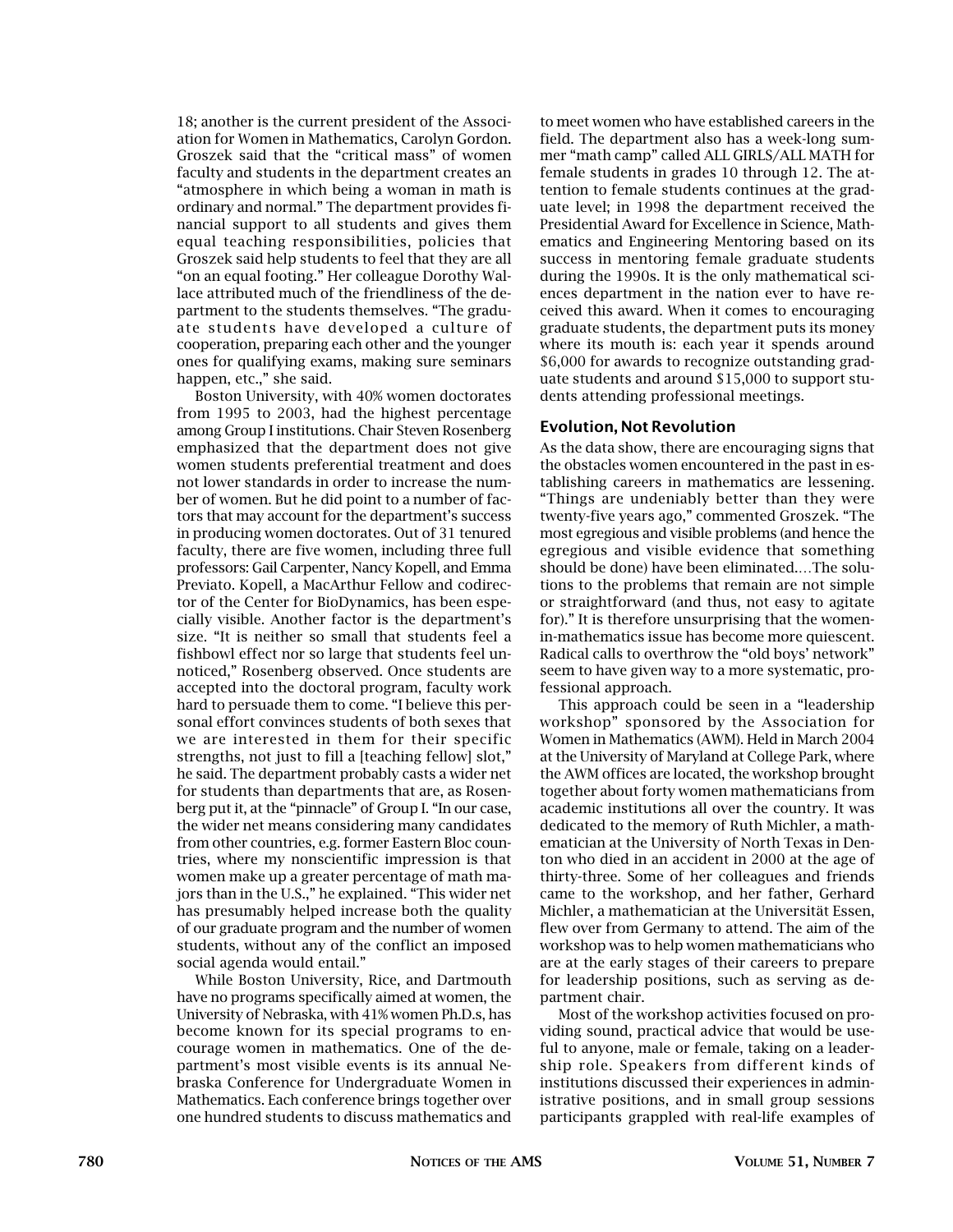problems that arise in mathematics departments. There was also a panel discussion on leadership in professional societies and research. Some of the issues that arose were particular to women, such as the "tenure clock" and how having children affects women's careers. Things happened at the workshop that one could not imagine happening in a group of men. For example, at one point the participants were asked to stand if they had ever been mistaken for a department secretary; about half stood. For many of the women it was gratifying, inspiring, and just plain fun to be surrounded by so many female mathematicians.

The basic assumption of the workshop seemed to be that the problems women might encounter in establishing careers in mathematics could be addressed by imparting to them the right advice and the right skills—in other words, evolution, not revolution. And yet some of the senior mathematicians at the workshop expressed a good deal of impatience and exasperation at what they see as the slow pace of change. Joan Feigenbaum was a mathematics major at Harvard University twenty-five years ago and then went into computer science. She was at Bell Labs for many years before moving recently to the computer science faculty at Yale University. As a student she heard people at Harvard talking about the lack of women on the mathematics faculty. Today "there are still no tenured women on the Harvard mathematics faculty, and yet I don't hear anyone talking about it," she remarked. "I find this shocking," she continued. "I find it amazing that this was not dealt with, that no one has boiled over about this." Why have such issues faded over the years? Feigenbaum ticked off a number of reasons: the women's movement losing steam, the backlash against affirmative action, and the erosion of Vietnam War-era social consciousness. Nowadays, she remarked, people are more placid and willing to go with the status quo.

Another senior participant in the workshop was Lenore Blum of Carnegie Mellon University, who is a founder of AWM and has been a longtime advocate for women in mathematics. For the past three years Blum has served on the program committee for national meetings of the AMS, most recently as chair. She said that in her experience very few suggestions for women speakers arise unless the committee is prodded. For example, in the planning stages for the upcoming national meeting to be held in Atlanta in January 2005, the initial suggestions for potential candidates for AMS invited addresses were all men. When Blum drew this to the committee's attention, it immediately responded with suggestions of women speakers. She pointed out that the instructions to the program committee quote a resolution passed at an AMS Business Meeting in 1972, which states in part: "The American Mathematical Society will work actively for equal opportunities for women in the following areas: …the Society will include more women on Society programs and panels, including invited speakers." Blum expressed frustration that she and others have been raising these same issues repeatedly for the past thirty years and the message seems not to have sunk in. "It's really outrageous, and I am thinking of resigning from the AMS," she said. "It's way past time that the leadership of the AMS deem top priority the full inclusion of women in the enterprise—and that includes significant presence in the prestigious and highly visible roles as invited speakers at national meetings."

In a presentation at the AWM workshop, Blum described the efforts at Carnegie Mellon to increase the number of women students in the School of Computer Science (SCS). One of the things that made a difference in the Ph.D. program was a reorientation of the admission criteria: rather than zeroing in on applicants with a lot of prior programming experience, she said, SCS now looks for "people who might be visionaries in computer science." As a result, more women were admitted, and the men who were admitted were betterrounded individuals. Blum has also initiated a community-building program called Women@SCS. When she was a deputy director of the Mathematical Sciences Research Institute in Berkeley, Blum noticed that Mondays were a good day for announcements of new theorems. The reason: Mathematicians would get together socially on the weekend and end up doing mathematics. It can be difficult for women to take part in these kinds of activities that combine the social and the professional. Programs like Women@SCS provide an infrastructure through which women can build the professional, educational, and networking relationships they might otherwise miss out on. "We are providing things that guys take for granted," Blum remarked.

"I think things have improved a lot" for women in mathematics, said Ruth Charney of Brandeis University, who was one of the organizers of the AWM workshop. Thanks to the work of organizations such as the AWM, she noted, the problems are "gradually solving themselves." But she believes there is still a need for programs, like the workshop or Women@SCS, that help talented young women remain and succeed in the field. Charney pointed to the long-running AWM program of travel grants for women as another example of a program that is still very much needed. Some women interviewed for this article said that participation in the annual Institute for Advanced Study/Princeton University program for women undergraduate and graduate students made a big difference in their careers. This program, originally associated with the Park City Mathematics Institute, was begun in 1994 by Karen Uhlenbeck of the University of Texas at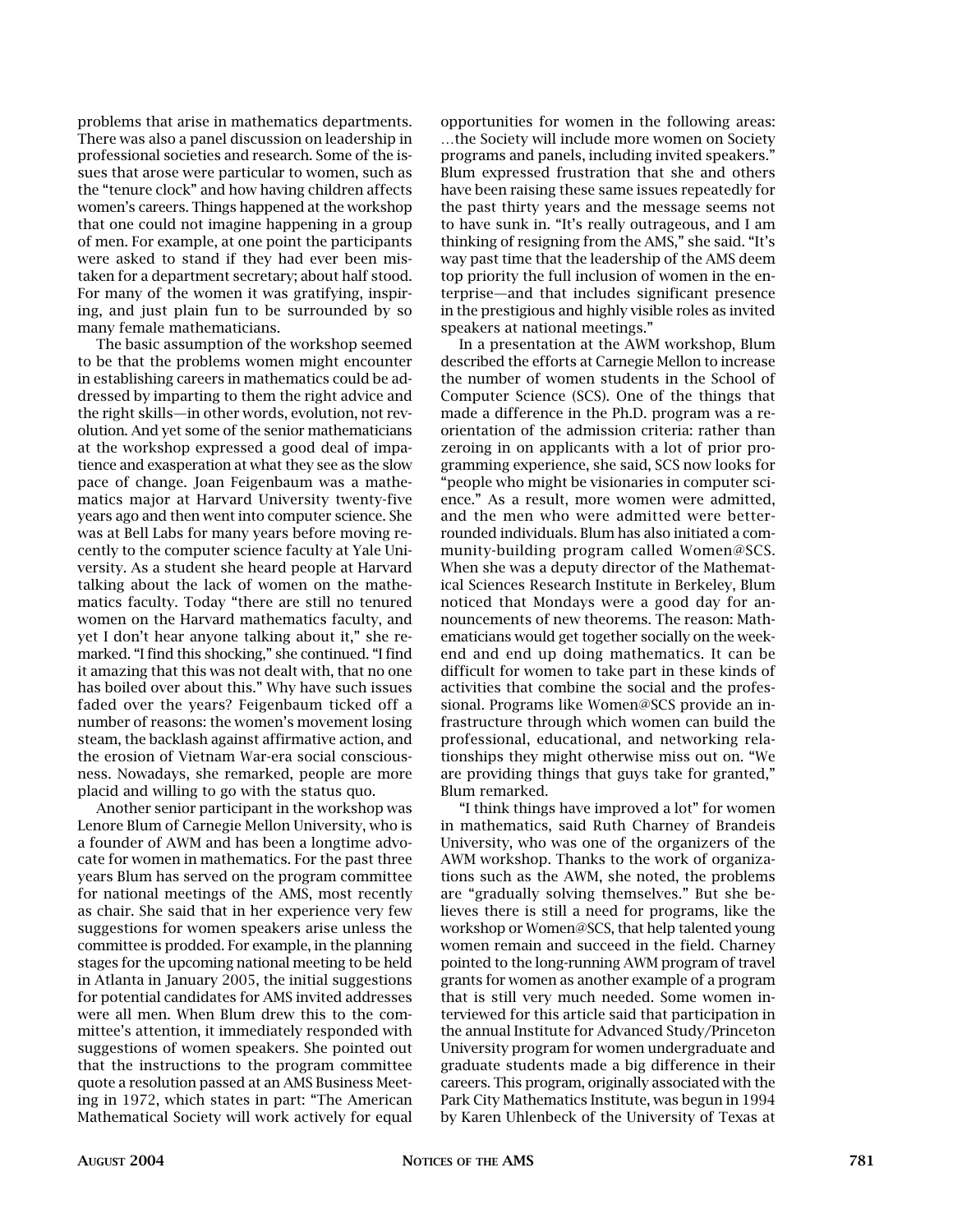Austin. Another well-established program is EDGE (Enhancing Diversity in Graduate Education), run by Sylvia Bozeman of Spelman College and Rhonda Hughes of Bryn Mawr College. Now six years old, the program aims to prepare women to excel in graduate school in mathematics.

### **"No, but..."**

If things have improved so much, what kinds of problems *do* women in mathematics face today? The following scenario provides one example:

> Your department has been building up faculty in a new area. Kevin and Jim, two assistant professors in that area, are serving on a search committee for a third person in the area. You scan the applications as they flood in and notice a few unusual letters. For example, one writer says: "I really admire Martha. She is always smiling. She looks after her son, bakes for our department colloquia, and still finds time to do research!" In another letter, the writer explains that Sally has taken a relatively long time to complete her Ph.D. because she has gone through a messy divorce and custody battle. Kevin and Jim quickly decide that Martha and Sally are "not really in the right field."

Gail Ratcliff, chair of the mathematics department at East Carolina University, presented this scenario for discussion during a small group session that she ran at the AWM workshop. The scenario is real, though the details have been slightly altered. Imagine a letter about a man that contained a comment such as "John is always smiling"; when one of the participants said this aloud, it sounded so absurd the room broke out in laughter. There appeared to be general agreement in the group that it is fairly common for such inappropriate personal remarks to be made in letters about women mathematicians. There was also acknowledgment that in all likelihood the letter writers were genuinely trying to be positive and helpful. The group discussed whether it really was the personal remarks in the letters rather than the applicants' research records that triggered the negative response on the part of Kevin and Jim. It was suggested that the department chair should discuss the letters with them to be sure they ignored the remarks.

The difficulties that women encounter in mathematics are akin to the scenario above; in ways that are small and subtle but can be quite damaging, women are treated differently from their male colleagues. When asked if she had encountered obstacles in mathematics because she is a woman, one of the participants at the AWM workshop gave a response that may be typical of many young women mathematicians: "No, but…" She went on to recount the following story. She and a man in her department had each been awarded a research grant. A few days before a faculty meeting, she had been in communication with the department chair about her grant. At the meeting the chair announced the man's grant as if it were big news; nothing was said about the woman's grant. When she later complained to the chair, he apologized and was quite embarrassed. It seemed to have been a genuine oversight, but she was left with the nagging suspicion that it is unlikely the man's grant would have been overlooked.

The same kind of "No, but…" reply came from another young woman mathematician attending a recent workshop at the Mathematical Sciences Research Institute in Berkeley. She is an assistant professor in a department at a public university with a strong emphasis on research. She sees tenure as the juncture where difficulties can arise for women mathematicians. As an example she pointed to a recent tenure case in her department concerning a male professor. He had a strong research record in an area not much appreciated in the department, which recommended against tenure. She observed the ease with which objections could be raised about him by, for example, reading his letters of recommendation from a certain viewpoint; from a different viewpoint, the letters could be seen as very laudatory. "People gain power by being negatively critical of the work of others even when it is not in their area," she remarked. "Or they make a taste judgment and pretend it's factual.…People are not always honest about when they are being objective and when they are not."

Her larger point is that, far from being based on objective and impersonal evaluations of individual candidates, tenure cases involve subtle judgments about the candidate's research area, future potential in research, ability to relate to students, collegiality, professionalism, and a whole host of other factors that are difficult to measure objectively. In the complex process of weighing such factors, bias against women could creep in. Some women also say that when it comes to granting tenure or filling a position, women mathematicians are scrutinized more or in different ways than are men. As Chuu-lian Terng, a woman mathematician at the University of California at Irvine, put it, "Unconsciously, some people have more questions when it's a woman."

# **"Whiners" Not Welcome**

Concerning the problems women face in mathematics, "It's not a dead issue," said Rebecca Goldin of George Mason University. "But it's an unpopular issue." The perception is that if one complains— "whines" is the word often used—about problems women face, "then you are doing it to get something